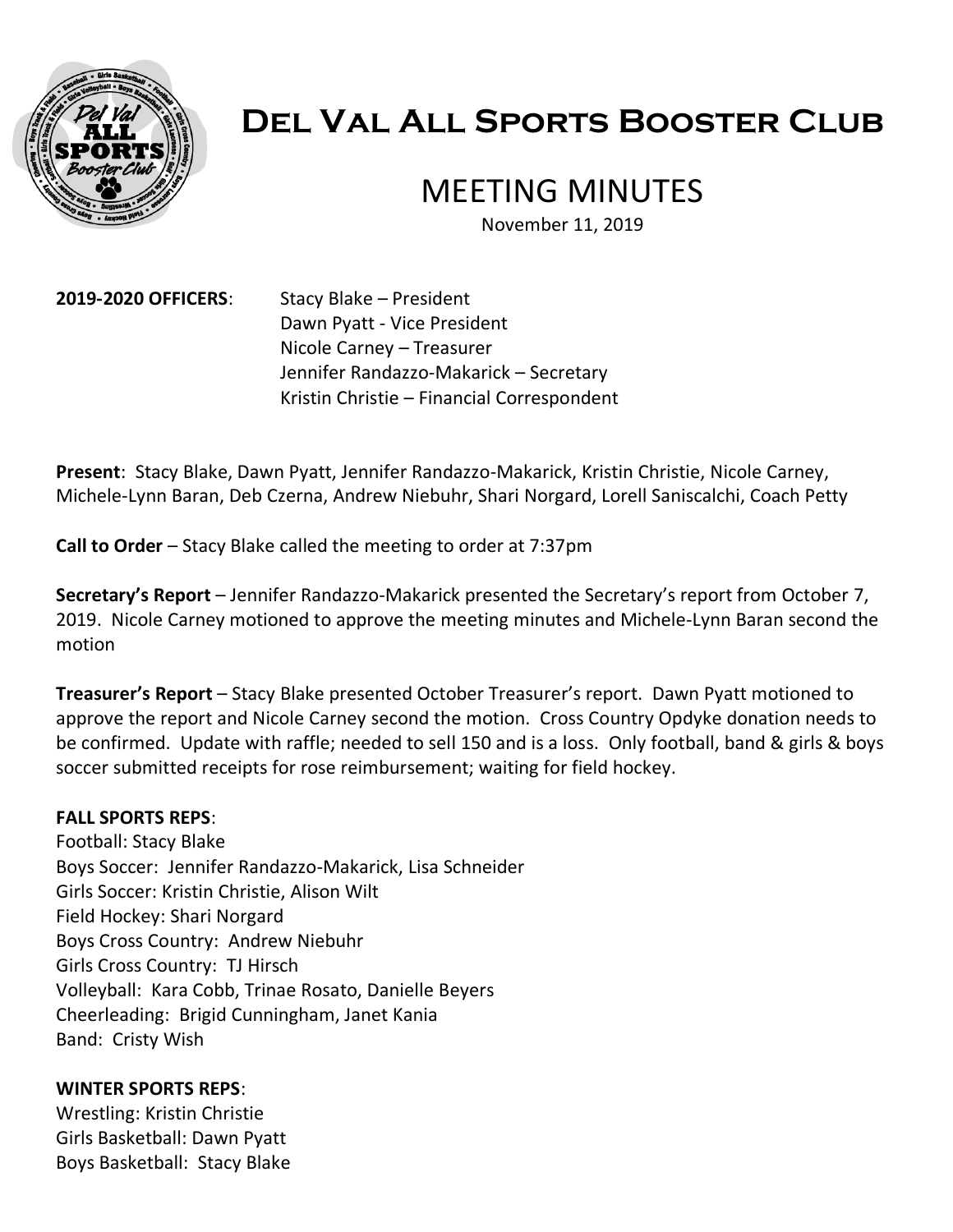#### **FALL SPORTS REPORTS**:

**FOOTBALL**: Stacy Blake reported that Freshman are Undefeated! Possible special event for a winning season for them. JV season ended with a 7-1 record. Varsity is 6-3. First game vs Bernards and won 24-0. Banquet is December  $8<sup>th</sup>$  at Razberrys.

**BOYS SOCCER**: Jennifer Randazzo-Makarick reported Varsity record is 18-5 and JV ended their season 7-10. The Varsity set a school record for "Most Wins" in a season. Colby Raymond also broke the school record for most goals with 38 goals and 16 assists. For the HWS; Belvidere 5-1 win, Vernon 3-0 win, North Hunterdon 4-0 win, and the final game against Hunterdon Central was a loss 0-5. For the NJSIAA tournament: Roselle win 6-1, Spotswood win 3-2, Monmouth win 3-1, and in the Final round vs Rahway was a loss 0-1. Banquet is TBD

**GIRLS SOCCER**: Kristin Christie reported Varsity ended their season with a record of 9-10-3. JV record was 1-9. For the HWS; 2<sup>nd</sup> round ended with sudden death penalty kicks vs Lenape Valley and we won! Lost in quarterfinals vs Newton. For the NJS2G1; lost in semifinals vs Glen Ridge. Glen Ridge were the champs. The end of season banquet is Tuesday, November 19<sup>th</sup>.

**FIELD HOCKEY**: Shari Norgard reported that seasons record was 15-5. The team lost in the quarterfinals. We have 4 seniors graduating this year.

**BOYS' CROSS COUNTRY**: Andrew Niebuhr reported the team ended 5<sup>th</sup> group Championships. We "held our own" this season. The team was 12 members with 7 seniors. The team beat teams they had lost to in the past. 500 record; personal bests at every meet.

GIRLS' CROSS COUNTRY: The girls placed 3<sup>rd</sup> place our of 20 teams and were undefeated this season.

**VOLLEYBALL**: Kara Cobb reported via email from Nicole Stoudt that the final volleyball record for this season is Varsity 9-12, JV 14-2, and freshman is 9-1. The bake sale totaled \$242.00.

**CHEERLEADING**: Brigid Cunningham reported via email that the cheer team placed 1<sup>st</sup> in the Skyland Conference on Oct. 29<sup>th</sup>. There were 15 high schools competing; Del Val placed 4<sup>th</sup> for high score and placed  $1^{st}$  our conference. Regionals will be on Nov. 23. On Nov.  $14^{th}$ , Quaker Steak & Lube is hosting our fundraiser; money raised will be used for the Nationals in Florida.

**WRESTLING:** Kristin Christie reported that 47 kids have signed up this year. The wrestling store is open. Gold Rush is set for January 15<sup>th</sup> and Senior Night is Wednesday, January 22<sup>nd</sup>. Get you Gold Rush shirt asap!

**MEMBERSHIP:** Jennifer Randazzo-Makarick reported there are currently 103 members. **DEL VAL SPIRIT WEAR:** Stacy Blake reports no holiday store this year. November 21<sup>st</sup> will be Varsity jacket sales in cafeteria from 6-8pm. Wrestling store I open. Holland Community day was our most successful sale this year. Key Club Think Pink not well in sales. Need to review cost vs sales for future. Last sale will be Freshman Orientation in January. Possible sale for Gold Rush in January.